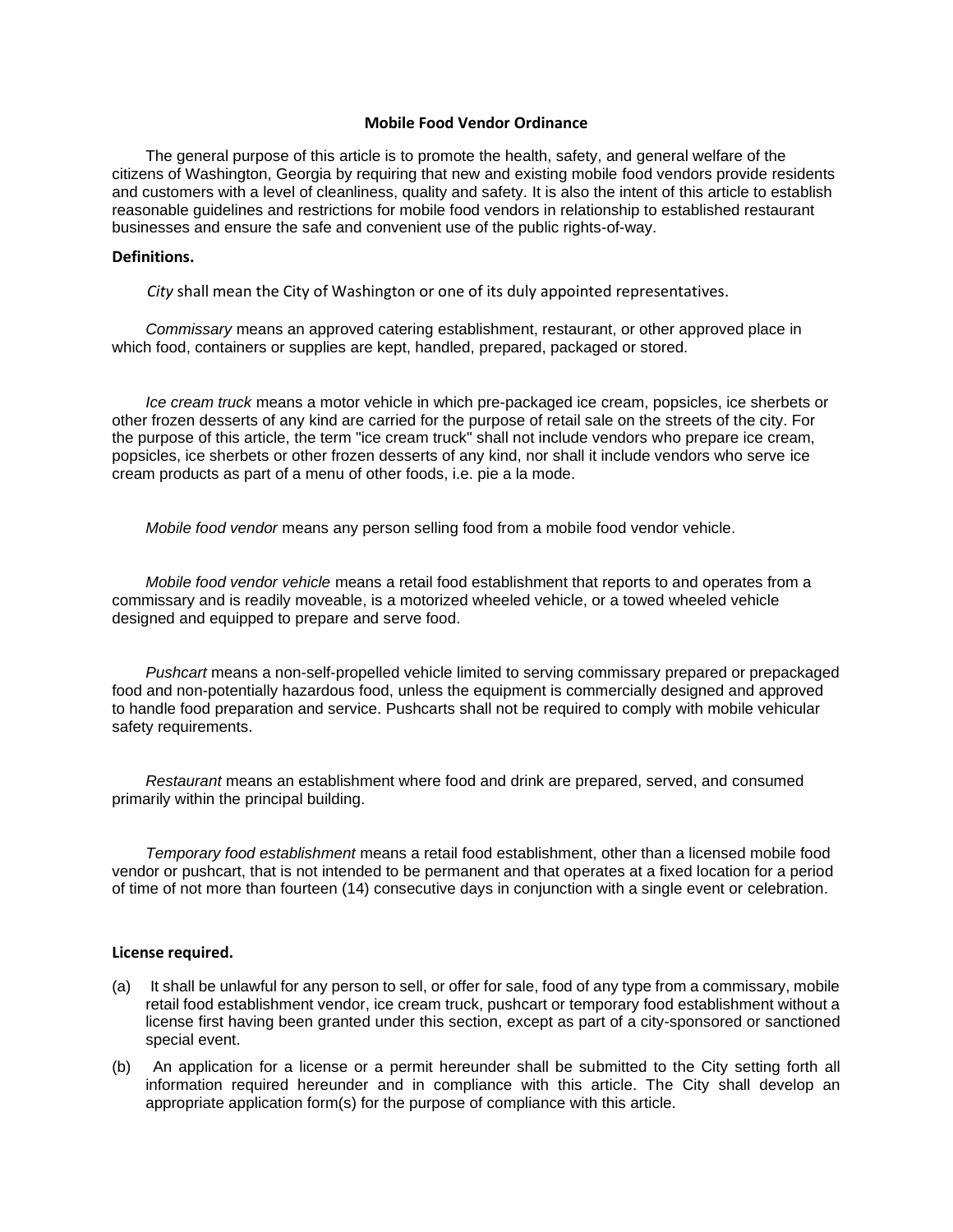- (c) The following information shall be provided with each application for a mobile food vendor vehicle, or push cart permit:
	- (1) Name of the mobile food vendor;
	- (2) Make, model, and license plate number of vending vehicle;
	- (3) Owner's contact information;
	- (4) Operator's contact information;
	- (5) Type of vendor (street vending unit or sidewalk vending unit);
	- (6) Copy of approved permit from the county health department;
	- (7) List of operating locations and times;
	- (8) Signatures from property owners indicating consent for the use of their property;
	- (9) Signature of applicant indicating agreement to the listed requirements.
- (d) The following information shall be provided with each application for an ice cream truck permit:
	- (1) Name of the mobile food vendor;
	- (2) Owner's contact information;
	- (3) Operator's contact information;
	- (4) Type of vendor (street vending unit or sidewalk vending unit);
	- (5) Copy of approved permit from the state department of agriculture;
	- (6) Signatures from property owners indicating consent for the use of their property, if applicable;
	- (7) Signature of applicant indicating agreement to the listed requirements.
- (e) Every license issued under the provisions of this article shall expire on December 31 each year.

# **Prohibited conduct and requirements.**

- (a) Operation on public property. Except for ice cream trucks, no mobile food vendor vehicle shall conduct business or operate on any street, sidewalk, alley, trail or other right-of-way or on any city-owned property, including plazas and parks, except:
	- (1) As part of a city-sponsored or city-sanctioned special event;
	- (2) Through a contract with the City; or
	- (3) When parked in a city-designated mobile food vendor vehicle parking space within the assigned dates and times. Approved locations include the Public Parking Lot bound by Toombs Avenue, Spring Street and Allison Street; The Edward B Pope Center Parking Lot located at 48 B Lexington Ave., Gordon Street School located at 304 Gordon St.
	- (4) Except as may be allowed as part of a city-issued special event permit or by contract with the City, mobile food vendors are permitted in a city-designated mobile food vendor vehicle parking space no more than Twelve (12) days in any calendar month. A minimum of two (2) calendar days must transpire between operating periods on any given parking space.
- (b) Operation on private property where usage is allowable per zoning code
	- (1) A mobile food vendor shall not operate on any private property without the prior written consent of the property owner.
	- (2) In the C-3 Downtown Business District only, and except as may be allowed as part of a cityissued special event permit, mobile food vendors are permitted on a given property no more than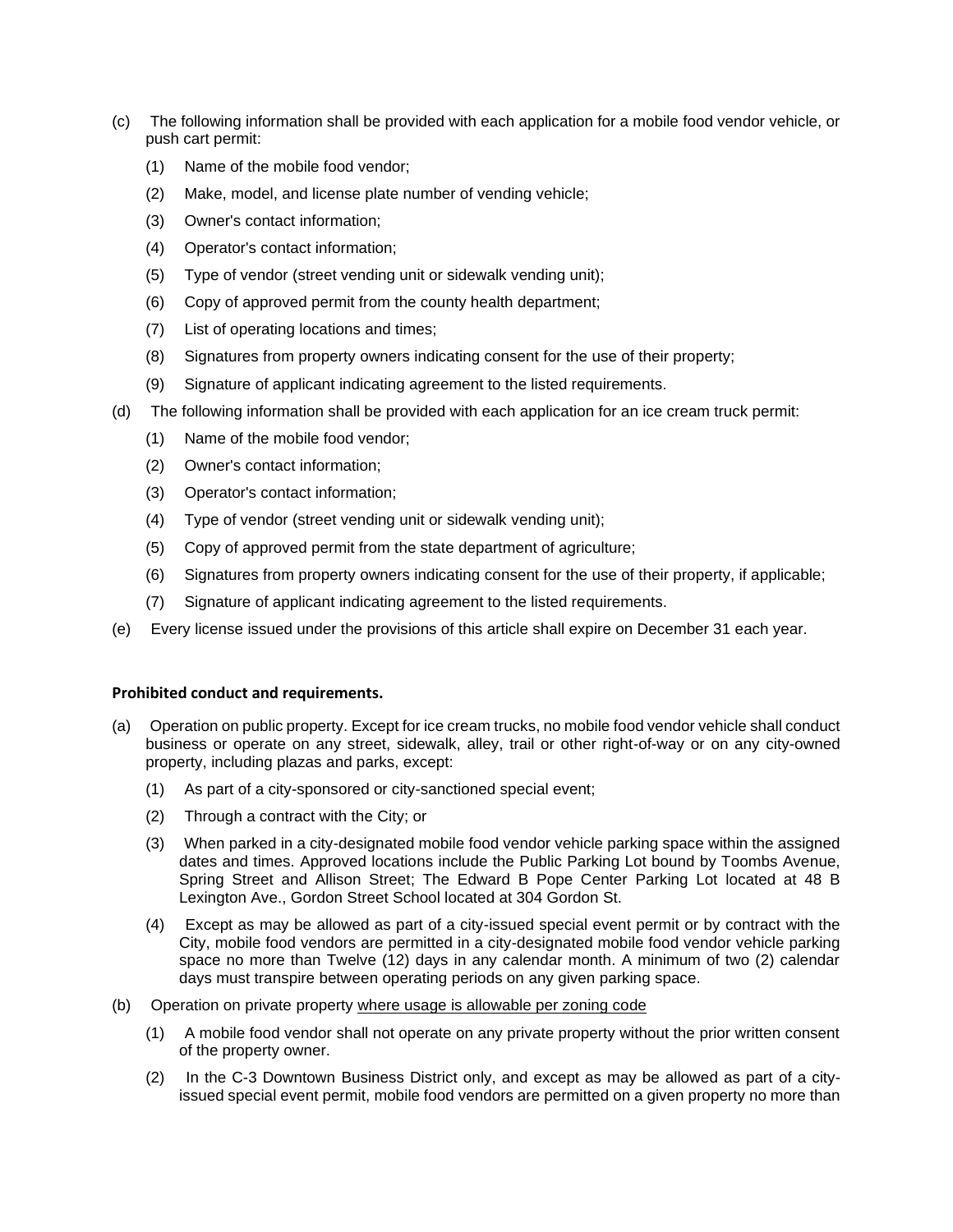Twelve (12) days in any calendar month. A minimum of two (2) calendar days must transpire between operating periods on any given property.

- (3) Except as may be allowed as part of a city-issued special event permit, no more than two (2) mobile food vendors may operate on any single property at any one (1) time.
- (4) Except as may be allowed as part of a city-issued special event permit, mobile food vendors may occupy no more than ten (10) percent of the designated parking spaces on a given property, and at no time shall the operation of a mobile food vendor reduce the number of parking spaces on a property below the minimum required by city Code or ordinance.
- (5) Vending structures shall not be left unattended or stored at any time on the open vending site when vending is not taking place or during restricted hours of operation.
- (c) A mobile food vendor who prepares food shall maintain a one million dollar (\$1,000,000.00) liability insurance policy. Proof of current liability insurance, issued by an insurance company licensed to do business in the state, protecting the mobile food vendor and the public from all claims for damage to property and bodily injury, including death, which may arise from operation under or in connection with the permit. Such insurance shall provide that the policy shall not terminate or be canceled prior to the expiration date without thirty (30) days' advanced written notice to the city.
- (d) Except for ice cream trucks, a mobile food vendor shall not make sounds or announcements to call attention to the mobile food vehicle either while traveling on the public rights-of-way or when stationary. At all times said mobile food vendor, ice cream truck, or push cart shall be in compliance with the city noise ordinance.
- (e) The license under which a mobile food vendor vehicle, ice cream truck, or push cart is operating must be firmly attached and visible on the vehicle or pushcart at all times.
- (f) Any driver of a mobile food vendor vehicle or ice cream truck must possess a valid state driver's license.
- (g) Each licensed mobile food vendor must maintain for patrons' use, a litter receptacle of sufficient size to accept the litter being generated by the sales from the vendor's vehicle at the point of sales. City receptacles shall not be utilized for this purpose. Each vendor shall pick up litter which is associated with the vendor's sales in the vicinity of the vendor's place of business prior to departing the sales location. A pattern of leaving excessive litter shall be a basis for suspension or revocation of the license.
- (h) Liquid waste and grease shall only be disposed of in a container approved for such substances.
- (i) Mobile food vendors shall not operate within twenty-five (25) feet of any street intersection, pedestrian crosswalk or driveway except as part of a city-sponsored or sanctioned special event.
- (j) Mobile food vendors shall not operate within two hundred fifty (250) feet of the door of a lawfully established eating establishment that is actively open for business serving customers, unless the mobile food vendor provided documentation, which is signed by the eating establishment owner, that the eating establishment owner interposes no objection to a closer proximity. If an eating establishment opens within the two hundred fifty-foot zone after the mobile food vendor is licensed, the mobile food vendor may remain in that location until the following annual permit is due.
- (k) Mobile food vendors shall not be located within one thousand (1,000) feet of any city-sponsored or sanctioned special event.
- (l) Hours of operation shall not be limited, except as part of a city-sponsored event permit or by contract with the City. When operating in the C-3 Downtown Business District, and not part of a city-sponsored event, a mobile food vendor may operate only between the hours of 7:00 a.m. and 10:00 p.m. At the end of each business day's operation, the vendor shall remove from the premises the mobile food vendor vehicle and all materials associated with the business.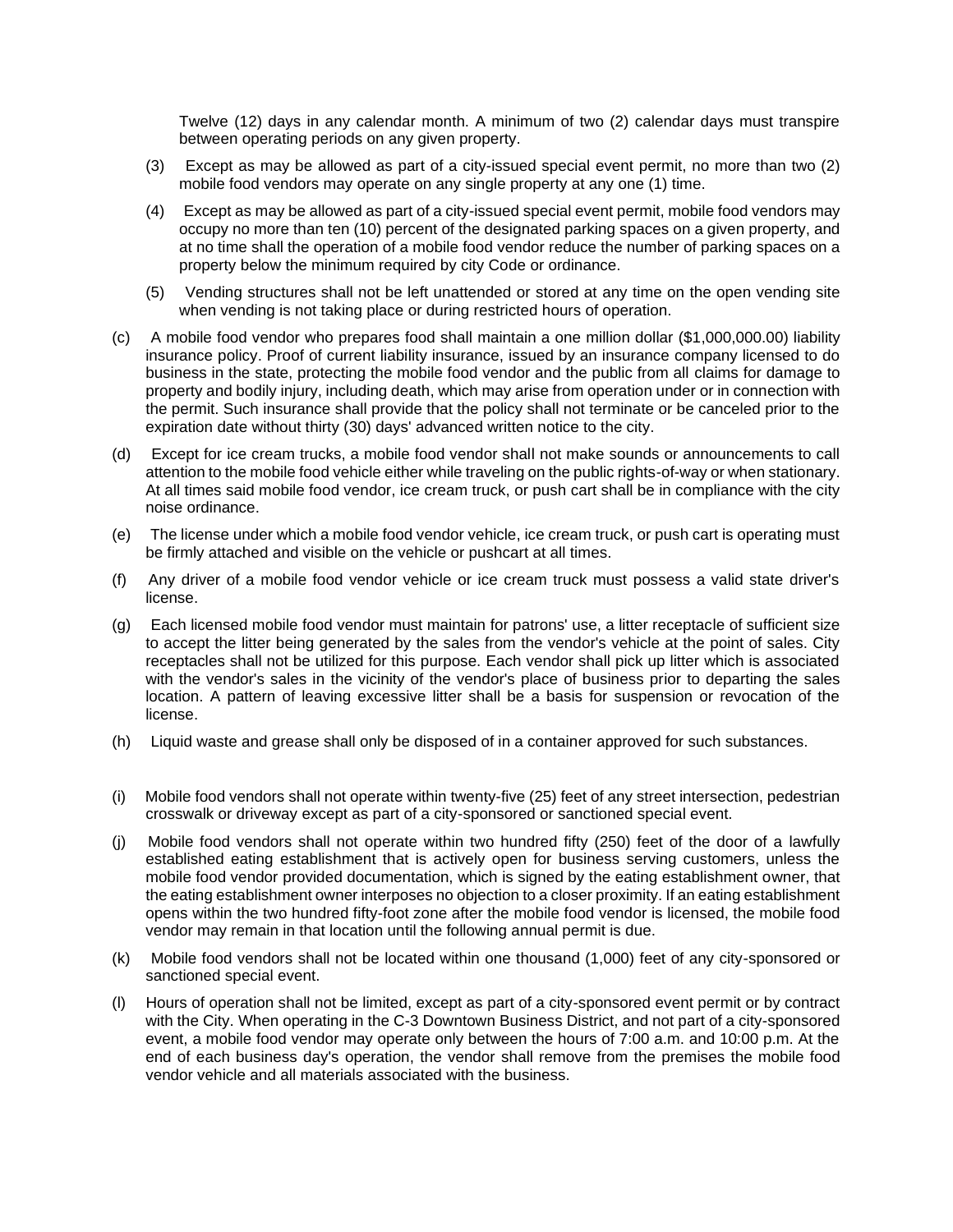- (m) No sale or offer for sale of ice cream, frozen milk, frozen dairy or ice confection products shall be made from a mobile food vendor unless each side of the vehicle is marked, in letters and numbers at least three (3) inches in height, with the name and address of the mobile food vendor licensee.
- (n) The mobile food vendor shall comply with all state, federal and local health and safety regulations and requirements and shall obtain and maintain any and all licenses required by any other health organization or governmental organization having jurisdiction over this subject matter.
- (o) Except as otherwise allowed and described within this section, a mobile food vendor must operate from a motorized, wheeled vehicle that may lawfully be driven upon streets and roadways within the state.
	- (1) The owner of a licensed restaurant located within the city may, with a valid city mobile food vendor permit, engage in mobile food vending from a wheeled mobile trailer, pushcart, or motorized vehicle as an ancillary location of said restaurant, provided that all other provisions of this article are met and adhered to.
	- (2) As allowed by a city-issued special event permit, a mobile food vendor that holds a valid city mobile food vendor permit may operate from a wheeled mobile trailer, pushcart, or motorized vehicle.
- (p) The following safety regulations shall apply to any and all vehicles operating under this article or used for mobile retail food establishments:
	- (1) Every self-propelled vehicle shall be equipped with a reverse gear signal alarm with a sound distinguishable from the surrounding noise level.
	- (2) Every self-propelled vehicle shall be equipped with two (2) rear-vision mirrors, one (1) at each side, firmly attached to the outside of the motor vehicle, and so located as to reflect to the driver a view of the highway to the rear, along both sides of the vehicle.
- (q) The mobile food vendor may sell food and non-alcoholic beverage items only. The sale of nonfood and drink items shall be limited to merchandise displaying the mobile food vendor company logo and/or branding. No items shall be displayed outside of the vehicle.

# **Indemnity**

As part of the permitting process set forth herein, any person or entity receiving a permit set forth herein agrees to indemnify the city and hold the city harmless from any and all claims, demands, actions, damages, liability and expenses in connection with loss of life, personal injury and/or damage to property arising from or out of any occurrence in, upon, or on any property in the city, and occasioned wholly or in part by any act or omission of vendor or those acting or failing to act in the right of the vendor.

### **Revocation and suspension**

- (a) The City shall have the right to suspend or revoke a mobile food vendor license under the conditions set forth in this section. In the event the City seeks to suspend or to revoke a license, the City shall give written notification to the licensee of such action and such notice shall contain a specification of the violation or violations for which cause the action is being taken.
- (b) The City shall be authorized to suspend or revoke a license in the event of any one (1) or more of the following:
	- (1) A licensee gave false or misleading information in the original application or renewal process;
	- (2) A licensee has knowingly allowed a violation of this mobile food vendor ordinance to occur or did not make a reasonable effort to prevent any such occurrence;